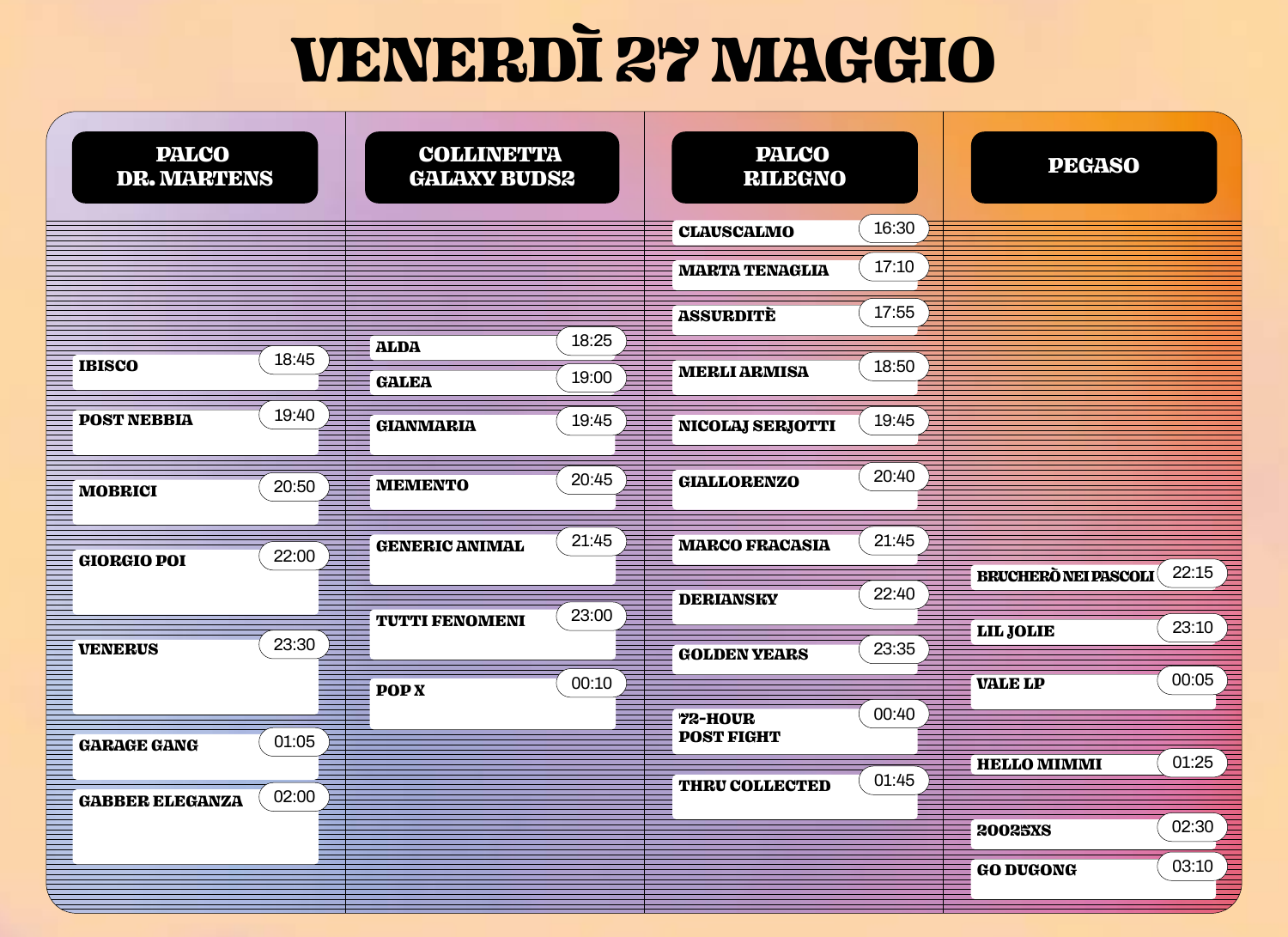## SABATO 28 MAGGIO